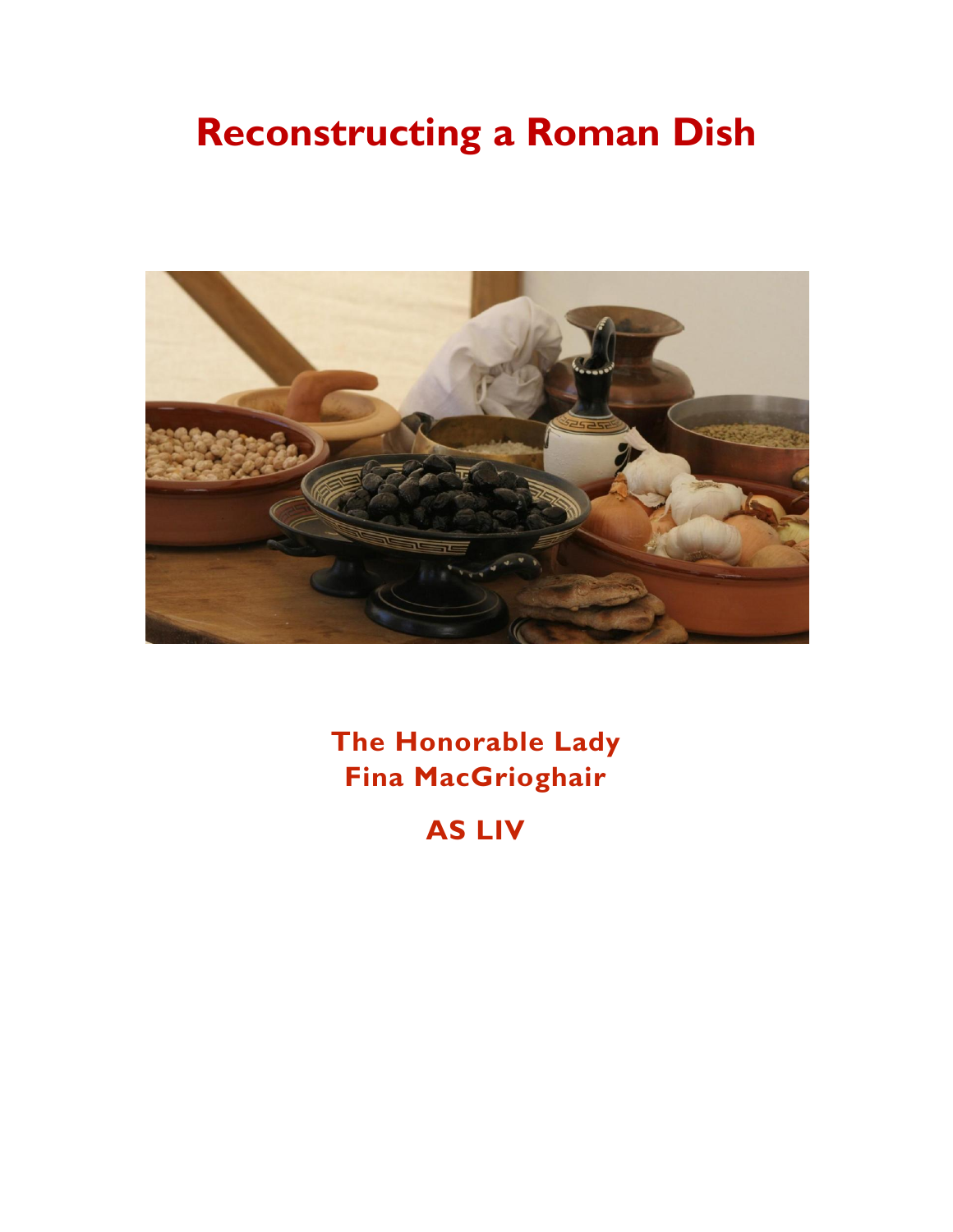# **Identifying a Source**

There are several works from the Roman era that give us a glimpse of Roman Cuisine, and these works provide us some of our earliest written recipes. Cato's *De Agri Cultura* is our earliest reference dating from 160 BCE. (Cato & Dalby1998) We also have *Naturalis Historia* by Pliny the Elder. This encyclopedic work is comprised of thirty-seven books arranged into ten volumes covering a vast array of topics including agriculture, horticulture, botany, and of course, cooking. (Pliny the Elder & Holland 2012) Additionally, we have *de Re Rustica* by Columella, which includes among its topics recipes, viticulture, gardening, animal husbandry, and bee keeping. (Columella & Ash 2007) These three works serve as primary textual evidence of the crops and livestock grown and available for the Roman table as well as recipes for a few of the dishes that were being cooked during this time period.

The largest collection of Roman recipes we have is from the *De Re Coquinaria*. This massive collection of recipes has been attributed to Apicius, and it is from this collection that we have our most extensive knowledge of Roman cooking. *De Re Coquinaria* is attributed to Marcus Gavius Apicius. (Apicius & Vehling 1977) He was a famous epicurean from the 1st Century CE. Apicius considered to have been a contemporary of both Columella and Pliny the Elder, and he is even mentioned in the works of Pliny. However, the recipes that form the *De Re Coquinaria* were not compiled into a single volume until sometime in the late 4th or early 5th Century. While the nearly five hundred recipes contained within the volume are derived from several sources, approximately three-fifths of them are believed to be Apicius' own. (Horgan 2017)

Because of the large quantity of material available for the De Re Coquinaria, it was to this recipe collection that I turned when I began to experiment with Roman cooking.

# **The Dish**

With so many dishes to choose from, picking a single dish to experiment with was a difficult choice. I wanted to try something that relied on some of the most quintessential elements of Roman cuisine. I settled on a dish that combined the elements of sweet, sour, and salty, as it seemed to me from my reading that these elements formed the basis of Roman taste.

The dish I selected for my experiment was Aliter Pisam Sive Fabam (Apicius V, iii, 7).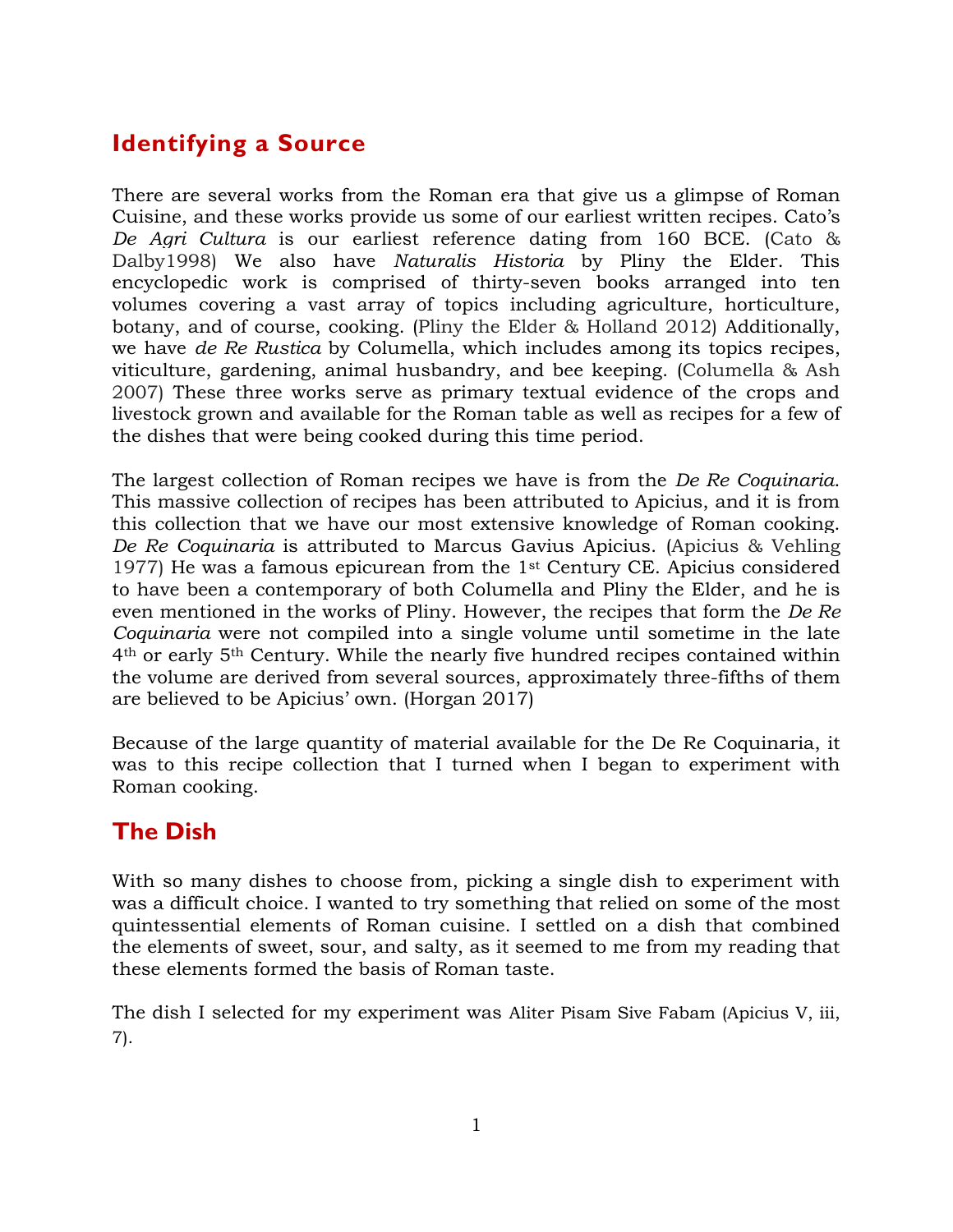*Original Recipe:* Aliter pisam sive fabam: despumatam subtrito lasare Parthico, liquamen et caroeno condies. Oleum modice superfundis et inferes.

*Translation:* Beans another way. When skimmed flavor them with crushed Parthian laser, some liquamen, and some caroenum. Pour a little olive oil over these, then serve.

The translation formed my jumping off point for redacting the recipe, but before I could begin, I first had to identify all of the ingredients. Beans are the first ingredient that are listed, but 'beans' are a pretty vague description for a broad category of pulses. So, the first question that I had to ask was "what kind of 'beans' were available in the Roman era'? I went back to the agricultural treatises from the era. From Pliny the Elder, I found that Romans had access to a number of pulses, among them lentils, peas, lupins, chickpeas, and fava beans. (Pliny the Elder & Holland 2012) From this list, I chose to recreate the dish with chickpeas. I know from my own experience that chickpeas are a very versatile legume which can be cooked in a variety of ways, and while they are flavorful on their own, they are also able to absorb the flavors of the other ingredients that they are prepared with. I did test the eventual final recipe with fava beans, lentils, and peas. The fava beans would be my second choice as they did absorb some of the flavors from the other ingredients. The lentils did not take on much of the flavors at all, and the peas, while flavorful, ended up as more of a pea mash.



**Figure 1. Dried chickpeas.**

From reading Apicius, I knew that the terms 'laser' and 'Parthian laser' appeared in several recipes. My first thought was that these were just perhaps interchangeable terms for the same spice. However, I discovered upon conducting further research that my first inclination was incorrect. The term 'laser' referred to the powder that was created for from "the resin from the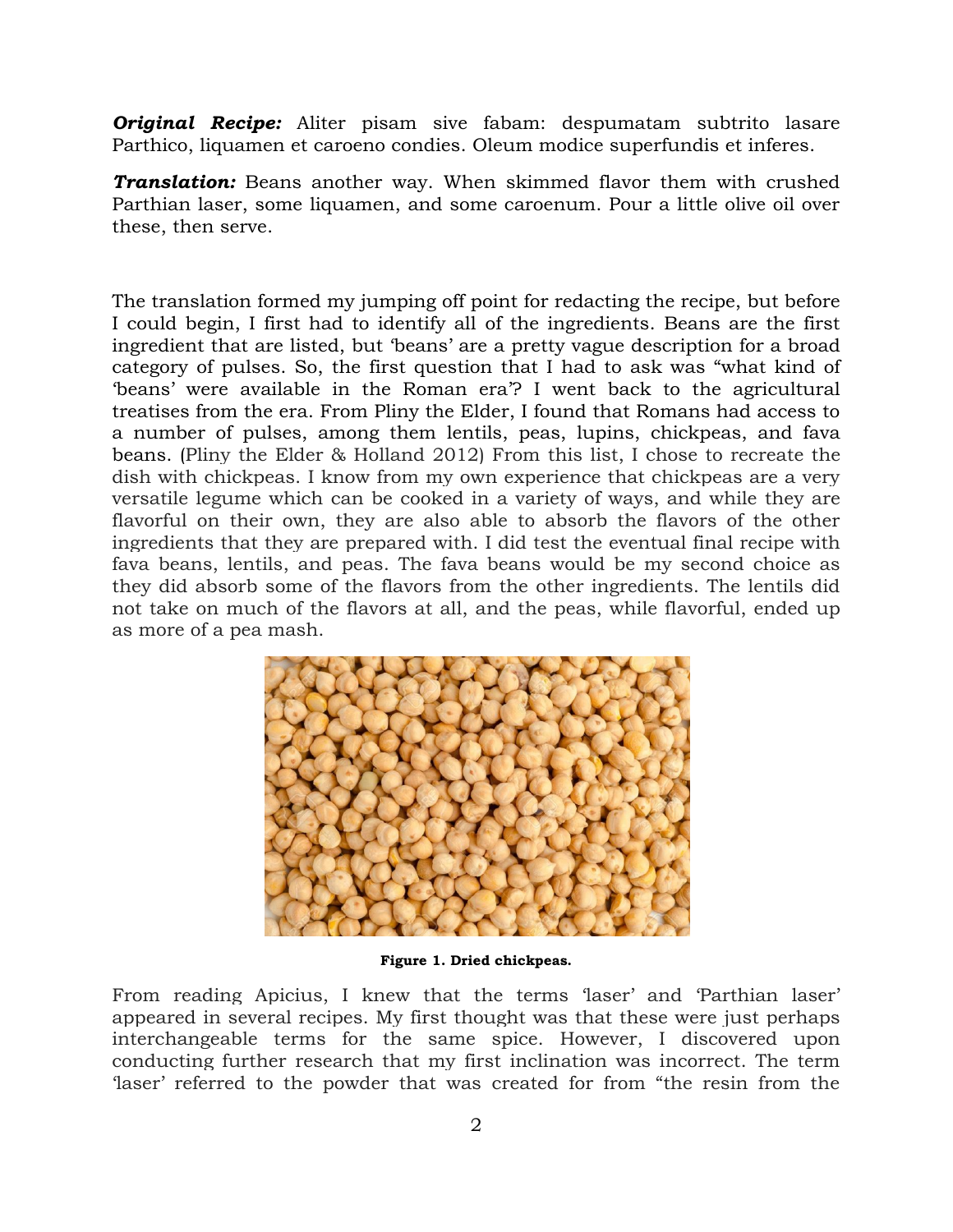stalk, the dried and ground root and the leaves" of the Silphium plant. (Grimm 2007) Silphium was a fennel-like plant from North Africa. This wild plant was so popular as a spice and was used so extensively in Roman cuisine that it appears to have been harvested to extinction sometime around the 1st Century CE. (Grimm 2007)



**Figure 2. Asafetida plant**

'Parthian laser', on the other hand, is created from a plant belonging to the fennel family from Asia. It was available contemporaneously with laser although it was considered to be slightly inferior to it. The plant still exists to this day, and the resulting spice created from it is known as Asafoetida. Food historians believe that it has much the same flavor as the laser created from the now extinct silphium plant. (Grimm 2007) It is possible that the extinction of the silphium may be what led Apicius to start specifically identifying the ingredient as 'Parthian laser' rather than just 'laser'. Like silphium, the parts of the plant from which asafetida is derived are reduced to a resin which is later ground into a powder for use in cooking.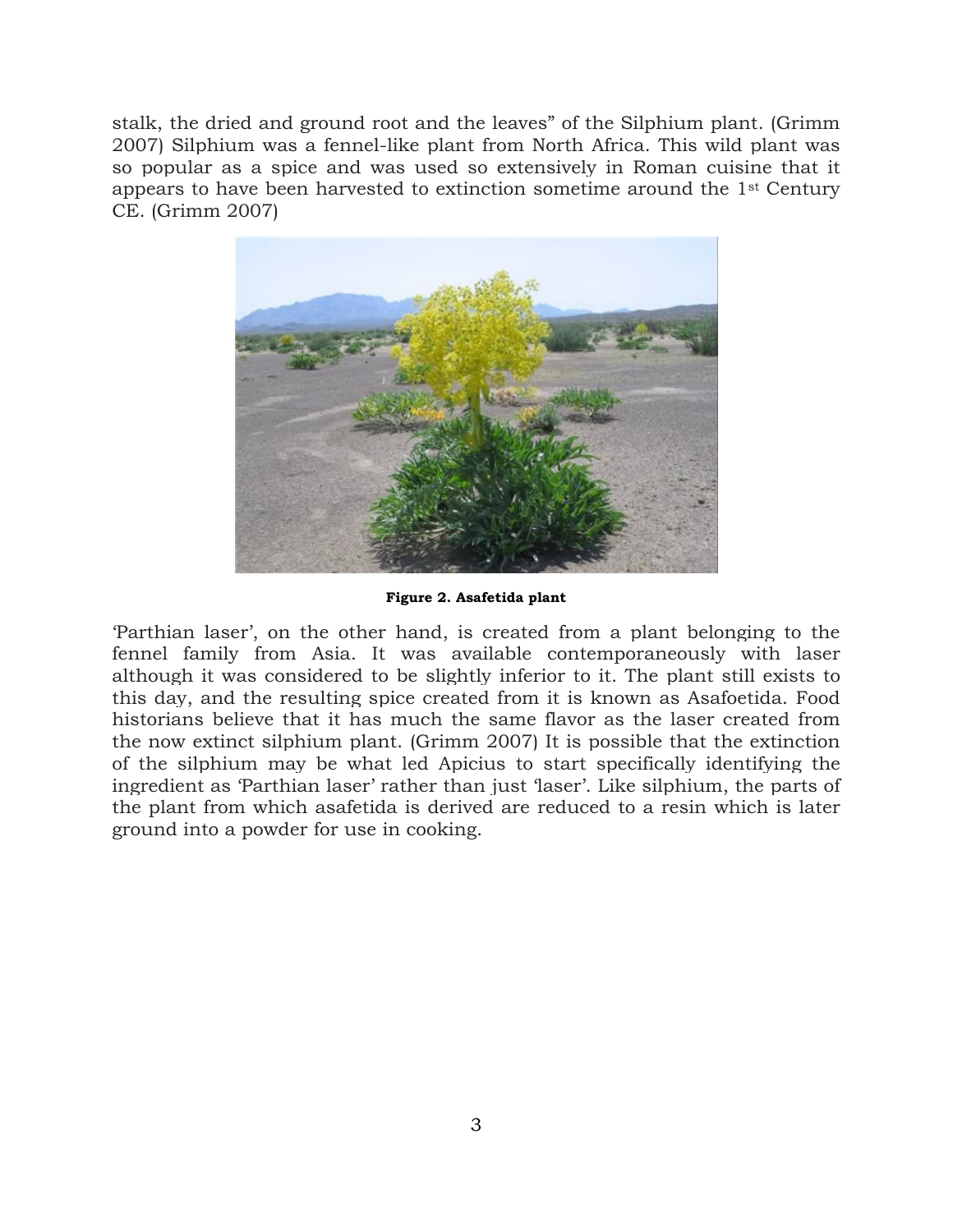

**Figure 3. Asafetida resin**

There has been much debate as to what liquamen really is, and how it has been defined in the past has largely depended on the person translating the work. Joseph Vehling translates the word 'liquamen' as 'broth' in his 1938 translation of Apicius. (Apicius & Vehling 1977) This translation of the word seems rather imprecise if not downright inaccurate given the records which are available to us. Others who have translated Apicius describe it as a sauce made from fermented fish. (Apicius, Flowers, & Rosenbaum 2012) This second interpretation seems to be borne out by medical and veterinary texts of the period where the term 'liquamen' is used to describe a liquid made by fermenting small fish with salt. (Grainger 2018) Additionally, archaeological remains from Pompeii attest to the production of this ingredient in the form of amphora with *tituli picti* (commercial labels) bearing the appellation of liquamen and containing the remains of a fermented fish sauce. (Grainger 2006)

The most detailed account of how liquamen was produced comes from a 10th Century Byzantine text entitled the Geoponika. (Dalby et al 2011) Although this text was written much later than Apicius, it contains "material from much earlier in the Roman period and is therefore a valuable source". (Grainger 2018) Contained in it are three different methods for producing fish sauce. One of these is to pack small fish in layers of salt in a clay pot which is then left in the sun to ferment. Once the fish has properly fermented, the resulting liquid is strained off for use. (Dalby et al 2011)

In effort to be authentic, I attempted to produce my own liquamen following this recipe. I found that the process took about three months to produce the desired liquamen. I also found the process to be a rather smelly one, particularly on the days when I would remove the cover of the pot to stir its contents. This had an unfortunate consequence of not making me very popular with my neighbors for a few months. They asked me to kindly never repeat the experiment again. Wishing to remain on good terms with my neighbors, I began exploring other methods to attain the same flavor without subjecting anyone to the aroma that accompanied the production process. From reading the works of Sally Grainger, I learned that she had been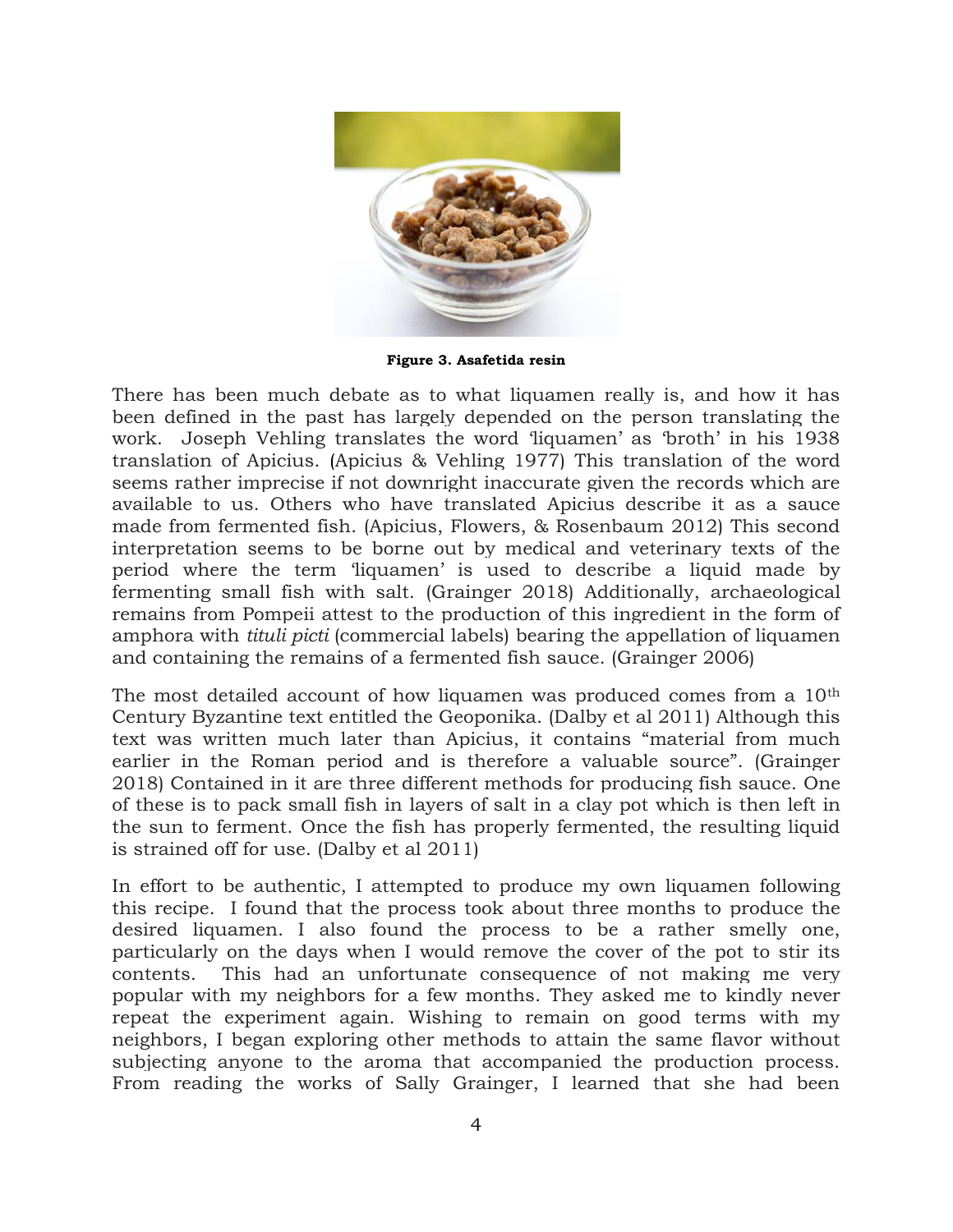experimenting with a number of Asian fish sauces to compare them to her own experiments with liquamen. I set out to do my own taste comparisons with the liquamen I had created. I purchased several varieties and tasted them. From my taste tests, I learned that Thai fish sauces made with sardines and/or anchovies most closely approximated the flavor of the liquamen produced from the period recipe although the Thai fish sauce is just slightly sweeter in flavor. I determined that this would be acceptable substitute.

The last ingredient I had to identify was caroenum. A text from the late 4<sup>th</sup> Century provided my answer. It described caroenum as 'must' which has been boiled down so that one-third of its volume is lost. (Palladius 1879) The term 'must' is derived from the Latin 'vinum mustum' which translates to 'new wine'. Being familiar with the wine making process, I understood this to mean the juice that is produced from the first crushing of the grapes before fermentation has begun to take place. I could not find in Palladius' text a definitive answer to what type of grapes were used to produce the caroenum. It has been postulated by some food historians that caroenum was made from the juice of white grapes due to the existence of a sweet wine from Provence which bears a similar name, but I was eager to test the varieties for myself. I created caroenum from the juice of both white and red grapes. I found that both reduced well and that while both were about the same level of sweetness, the red grapes added a more complex flavor to the dish. For this reason, I chose to use caroenum produced from red grapes for this particular dish. There are dishes where I prefer to use caroenum produced from white grapes.



**Figure 4. Reducing grape must to caroenum.**

### **The Redaction**

With my ingredients identified, I went about my experiment of recreating the dish. I chose to create the dish as an accompaniment to a small family meal, and I based my determination of how much of my main ingredient I would need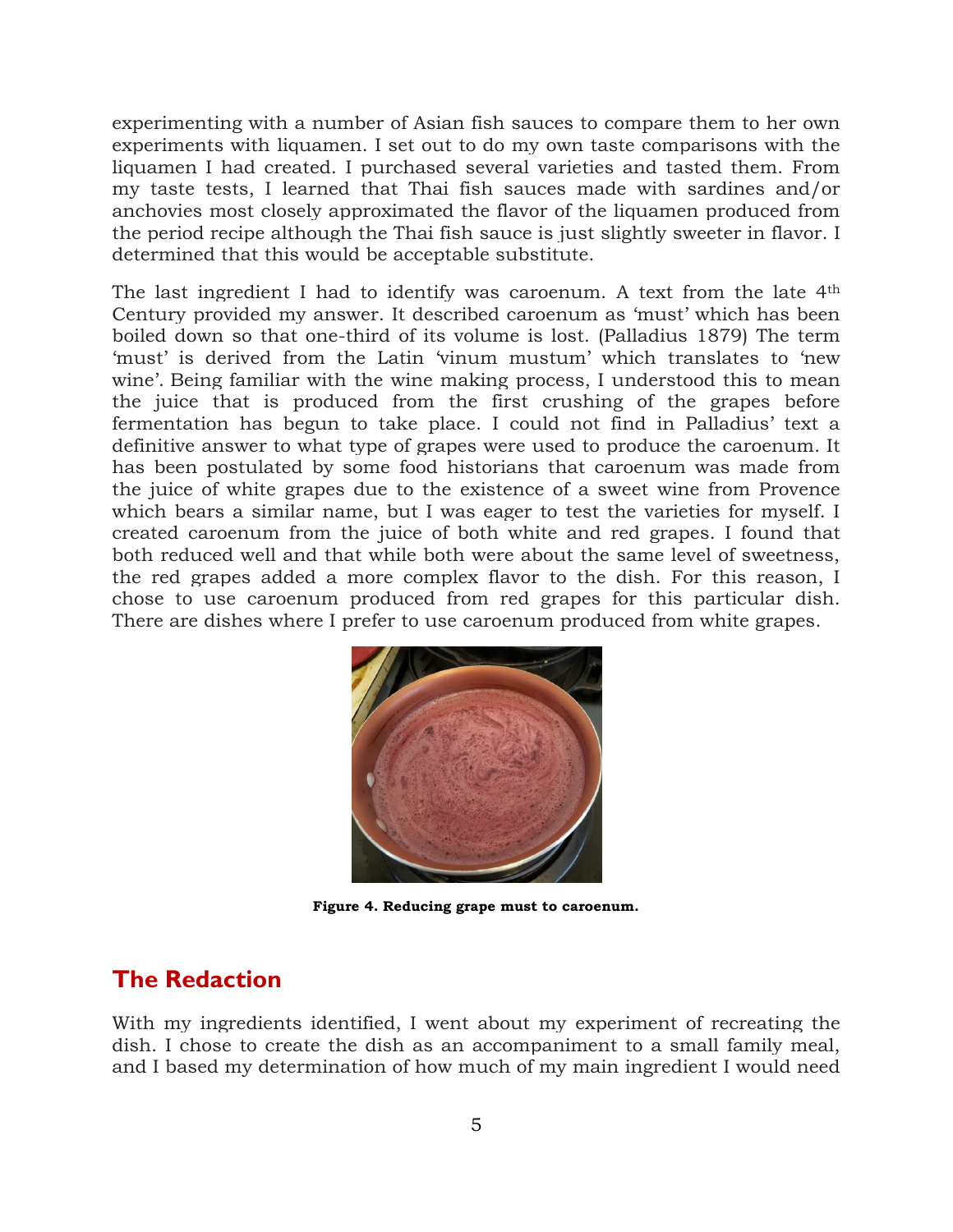on this proportion. I began with just cooking the chickpeas. Then as now it seemed likely that chickpeas would need to be dried for long term storage. So, I began by soaking the beans overnight to soften them. I then drained them and covered them with fresh water before starting to cook them. I brought the liquid up to a boil and boiled the chickpeas until they were tender enough to eat, and then I drained off the cooking liquid. During the cooking process, I also used a spoon to skim off any foam that rose to the top of the cooking vessel. This seemed to me consistent with Apicius' direction to "skim" the beans. Once I was sure of my cooking times, I began to experiment with the flavors.



**Figure 5. Boiling chickpeas in a replica Roman pot.**

My first question was this meant to be a sauce or a dressing. As there is no mention of the ingredients being cooked together, I determined that it was meant to be a dressing to the dish. This led me to the idea that smaller increments of the ingredients were used as it would not require a great quantity to dress the chickpeas. Using a notebook to record my variations, I began to test this portion of the recipe. Some iterations proved entirely too salty when liquamen was the largest component. Too much asafoetida produced a dish that was both overly sour and a little bit stinky. Caroenum, on the other hand, could produced a dish that was entirely too sweet when it was used too liberally. After several iterations, and many taste tests by my friends and family, I could create a recipe that I believe reflects a balance of the three competing flavors. I tested the recipe many times to make sure that the recipe was reproducible, and I asked a friend to test it as well to make sure that my results could be recreated by someone other than myself. I also tested the recipe using entirely period cooking methods as well as modern ones. I achieved the same results using both methods, though I will note that the period method took slightly longer than the modern method. The recipe below represents my best approximation of how I believe the dish was prepared in period.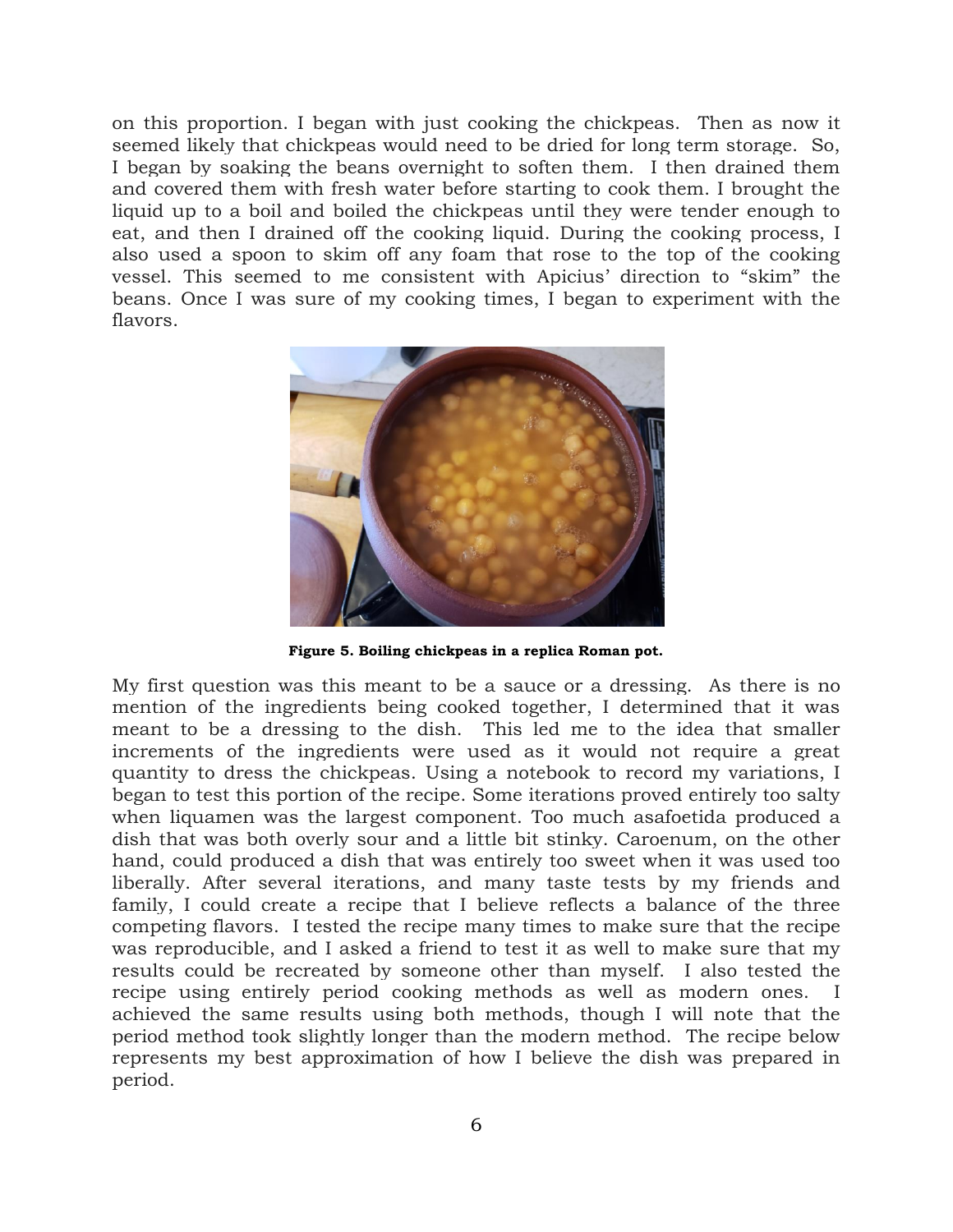

**Figure 6. Mixing the liquamen, caroenum, and asafetida.**

#### **Ingredients:**

1 cup dried chickpeas ½ tsp asafetida 2 tbsp liquamen

1 1/3 tbsp caroenum Olive oil

Soak chickpeas overnight in cold water. Drain and place in pan. Cover with twice the amount of water and bring to a boil. Cover and simmer for 1 hour or until tender. Drain. In separate bowl mix liquamen, caroenum, and asafoetida. Pour mixture over chickpeas in serving bowl and mix well. Add olive oil and mix well.



**Figure 7. Finished dish.**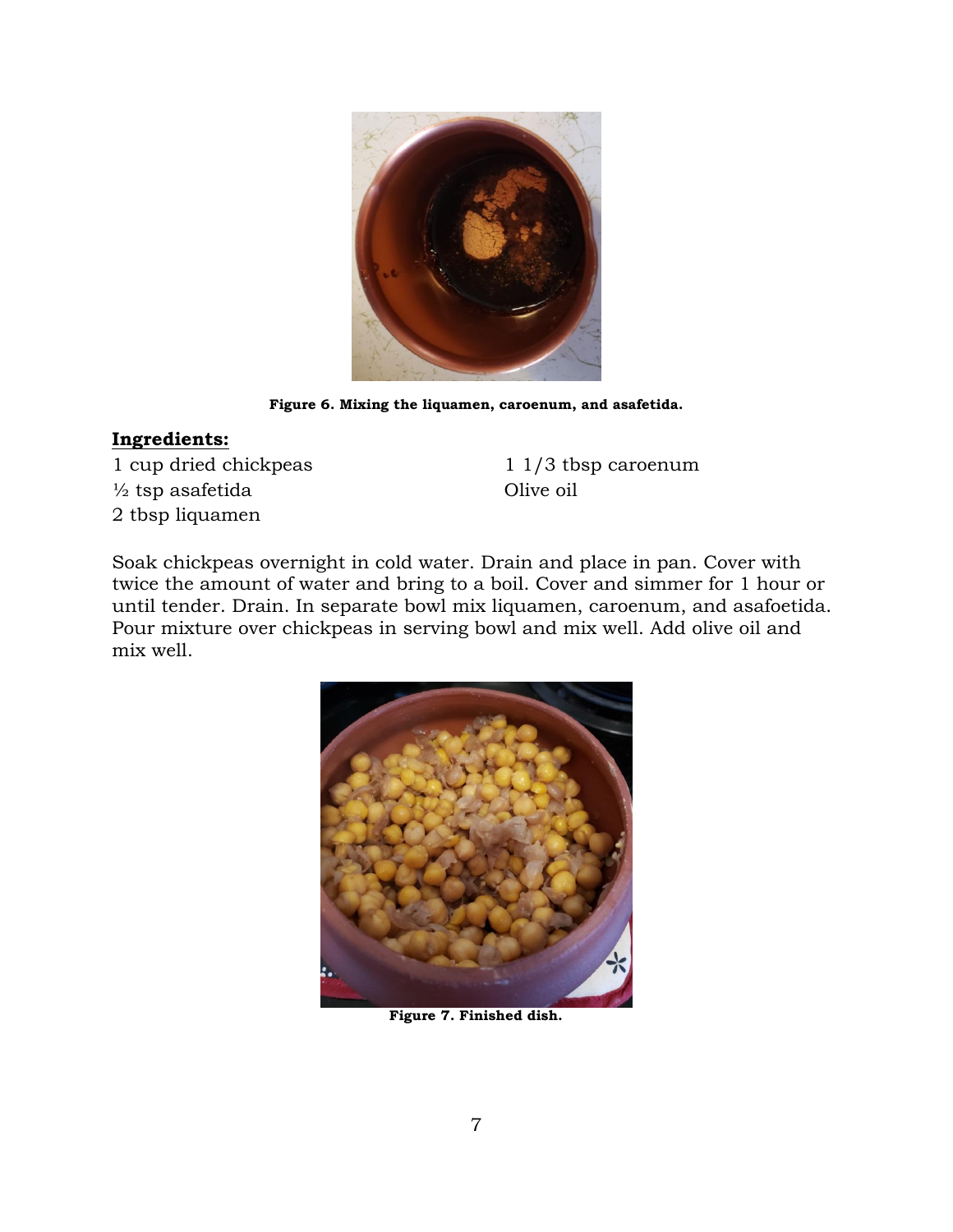## **Bibliography**

Apicius, M.G., Flowers, B., & Rosenbaum, E. (2012). *The Roman Cookery Book*. Mansfield, CT. Martino Publishing.

Apicius, M.G., & Vehling, J.D. (1977). *Cookery and dining in imperial Rome*. Courier Corporation.

Carannante, A. (2019). The last garum of Pompeii: Archaeozoological analyses on fish remains from the "garum shop" and related ecological inferences. *International Journal of Osteoarchaeology*, *29*(3), 377-386.

Cato, M., & Dalby, A. (1998). *Cato on Farming: De Agriculture*. Marion Boyars.

Columella, L.I.M, & Ash, H.B. (2007). On agriculture. Cambridge, MA. Harvard University Press

Curtis, R. (1983). In Defense of Garum. *The Classical Journal, 78*(3), 232-240. Retrieved February 7, 2020, from www.jstor.org/stable/3297180

Dalby, A., Bassus, C., & Constantine, V. I. I. (2011). *Geoponika: Farm Work: A Modern Translation of the Roman and Byzantine Farming Handbook*. Prospect Books.

Flint-Hamilton, K. (1999). Legumes in Ancient Greece and Rome: Food, Medicine, or Poison? *Hesperia: The Journal of the American School of Classical Studies at Athens, 68*(3), 371-385. Retrieved February 6, 2020, from [www.jstor.org/stable/148493](http://www.jstor.org/stable/148493)

Giudici, P., Lemmetti, F., & Mazza, S. (2015). History of Balsamic Vinegars. In *Balsamic Vinegars* (pp. 11-31). Springer, Cham.

Grainger, S. *Garum and Liquamen,* What's in a Name?. *J Mari Arch* **13,** 247– 261 (2018).<https://doi.org/10.1007/s11457-018-9211-5>

Grainger, S. (2006). Towards an authentic roman sauce. In *Authenticity in the Kitchen: Proceedings of the Oxford Symposium on Food and Cookery 2005* (pp. 206-10). Oxford Symposium.

Grimm, V. (2007). The Good Things That Lay at Hand. Tastes of Ancient Greece and Rome. *Paul FREEDMAN, ed., Food, The History of Taste, London, Thames & Hudson Ltd*.